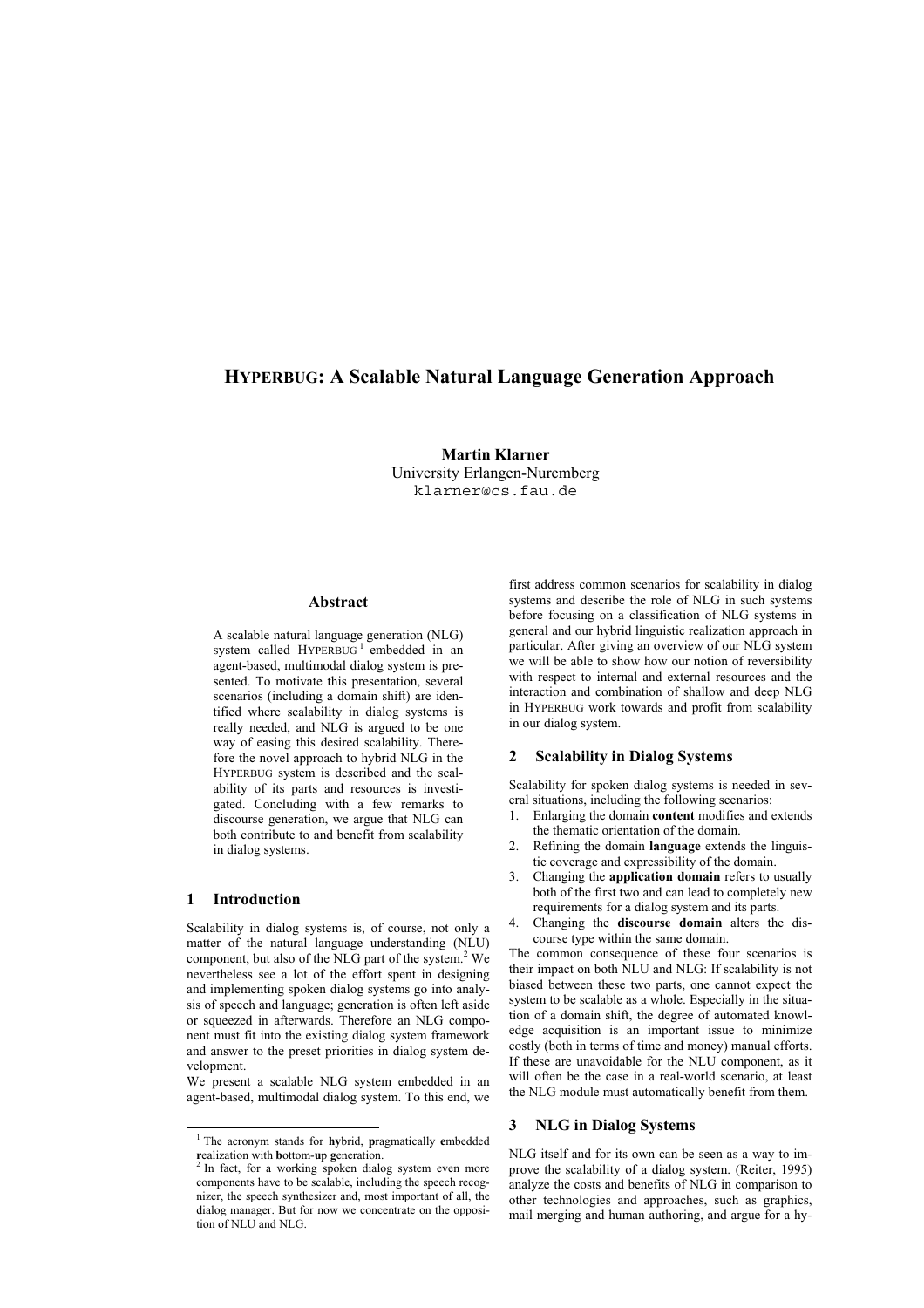brid approach of combining NLG and templates in the IDAS system. Generally speaking, the application of NLG techniques in a real-world system must be justified with respect to linguistic and economic requirements.

If templates are used, a smart approach is needed in all scenarios mentioned in section 2 to avoid being forced to completely redesign at least the data part of the system output component. Nevertheless, fielded dialog systems often settle for a shallow generation module which relies on canned text and templates because of limited financial means and linguistic knowledge.

### 3.1 NLG and Dialog Management

In our spoken dialog system (Bücher et al., 2001), the dialog manager (DM) is responsible for the integration of user utterances into the discourse context. Moreover, the DM initiates system answers to user's questions and system error messages if a user's goal is unsatisfiable or a system task cannot be fulfilled. But these system utterances must be verbalized as well, i.e. translated from abstract semantic representations to natural language sentences. This task is not placed within the DM, but "outsourced" to a component with adequate linguistic competence, the NLG module. This way, the DM can be designed completely amodal, i.e. it does not need to have any linguistic knowledge. Moreover, we can see that scenario 4 in section 2 can be separated into a linguistic and a dialog part. The first part corresponds to scenario 2, the second is covered by the DM in our system; hence we may skip scenario 4 for the remainder of this paper.

### 3.2 Reversibility in dialog systems

Given a spoken dialog system in general and an NLG component in such a system in particular, we consider reversibility a central means to allow for scalability. Considering reversibility, we want to introduce two distinctions: We discriminate between reversibility of algorithms and reversibility of data on the one hand and between static (at developing time or at compile time) and dynamic reversibility (at runtime) on the other hand. In this terminology, reversibility of data means reusing existing system resources by the NLG component. We can classify NLG resources into two groups: The language analysis part contains the (syntactic and semantic) lexicon, the morphology component, and the grammar, while the DM part comprises the discourse memory, the domain model, and the user model.<sup>3</sup>

j

### 4 Scalability in tactical generation

We focus on a special part of generation, the tactical generation or linguistic realization, according to the classification in (Reiter and Dale,  $2000$ )<sup>4</sup>. We are able to do so mainly because, as mentioned in 3.1, the DM is responsible for content determination in our system. This leaves the realization task for the NLG component (besides some microplanning, which has to be performed as well).

#### 4.1 A taxonomy of existing systems

In this section we will classify existing tactical generation systems into three groups and address problems with scalability in each one of them.

Shallow generation systems form the first group: e.g. COMRIS (Geldof, 2000). The approach taken there relies on canned text and templates, and the domain dependency of these constructs is inherent. Therefore, in scenario 3 of section Fehler! Verweisquelle konnte nicht gefunden werden., once a domain shift is projected, the whole data part of the NLG component must be redesigned from scratch. In scenarios 1 and 2 the existing resources must be extended only, but even this can become a hard task if the existing template database is large enough.

Deep generation systems make up the second group, e. g. KPML (Bateman 1997); they often suffer from large overgenerating grammars and slow processing time. Also often well-founded linguistic knowledge is required to create and maintain the grammars needed. Their problems with scalability arise primarily in scenarios 1 and 2, when thematic or linguistic coverage must be increased.

The third group, "modern" generation<sup>5</sup> systems ideally avoid the shortcomings of both of the above mentioned classical approaches. We distinguish between three types here: NLG with XSLT (Wilcock, 2003), which is basically template-based generation from XML input; stochastic approaches like (Oh and Rudnicky, 2000), where the deep generation grammar is replaced by a stochastic language model, and hybrid generation approaches like D2S (Theune et al., 2000), which bridges the gap between NLG and speech synthesis by a prosody module.

 $\overline{a}$ 

<sup>&</sup>lt;sup>3</sup> For a different classification of knowledge resources for text planning, see (Maier, 1999).

<sup>4</sup> Dale and Reiter distinguish between linguistic and structure realization, the former corresponding to the content and the latter to the structural part of tactical generation. We find this distinction somewhat artificial, because the content must be already determined for realization, but want to use it anyway to further clarify the task carried out by our system. <sup>5</sup> For these systems, the term "hybrid" is normally used in the literature, but we want to spare it for hybridization between shallow and deep generation; see 4.2.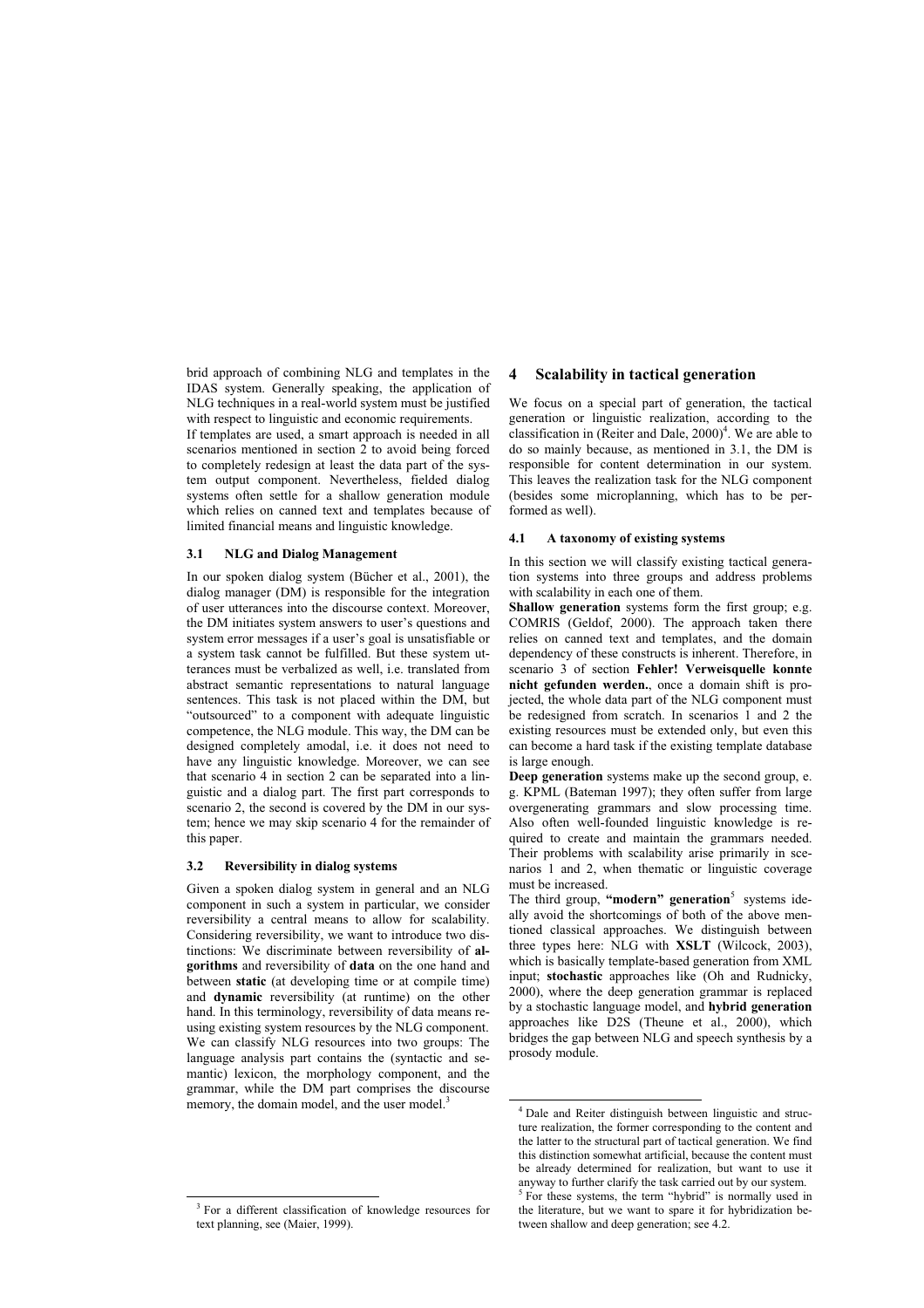

 $\overline{a}$ 

Figure 1: System core of HYPERBUG

#### 4.2 Hybrid tactical generation

In our terminology, hybrid generation means the combination of shallow and deep generation in a single system; therefore, hybrid systems are a special case of the "modern" approaches, which were mentioned in the preceding section and do not necessarily contain any of the two "classical" approaches. For practical needs, we focus on how to combine deep (grammar-based) and shallow (template-based) generation techniques under the term hybrid NLG. We distinguish three types of such hybrid NLG systems:

- Type I: Shallow NLG with deep elements
- Type II: Deep NLG with shallow elements
- Type III: Concurring deep and shallow NLG

Here are two examples of existing systems to illustrate the classification just given: D2S fills slots in syntactic templates containing derivation trees and therefore can be classified as a type I system. (Wahlster, 2000) has separate shallow and deep generation modules resulting in a system of type III.<sup>6</sup>

# 5 The HYPERBUG Approach

#### 5.1 System core functionality

j

Our approach to realization is to combine all three types of hybrid tactical generation mentioned in section 4.2 in a single system called HYPERBUG. The goals for its design and implementation were:

- 1. To re-use existing system resources originally designed for parsing
- 2. To generate templates at runtime rather than mere sentences
- 3. To dynamically reduce the workload on deep generation and gradually let shallow generation take over
- 4. To learn the domain-dependent part of the tactical generation task while the dialog is running and, ultimately, enable automatic adaptation to domainshifts

Figure 1 shows the system core of HYPERBUG. As a shallow generation component, we implemented a powerful template engine with recursion and embedded deep generation parts, including a lexicon, a morphology component, inflection, and constituent aggregation, resulting in a system of type I in our classification.

For the deep generation branch, we decided to settle for a combination of a microplanning and a realization component: The first module, a "sentence planner", in essence converts the input discourse representation structure (DRS, Kamp and Reyle, 1993) which is provided by the DM into a different semantic representation, the extended logical form  $(ELF)^7$ . This ELF structure serves as input for the second module, a modified and improved version of bottom-up generation (BUG, van Noord, 1990) in Java, using a unificationbased grammar with feature structures. We also incorporated elements of shallow generation in our version of BUG: Surface text parts, e.g. proper nouns, may occur in the semantic input structure, the ELF. The precom-

<sup>6</sup> Type II was, though theoretically sound and possible, difficult to find in existing systems.

The extensions allowed (as compared to a conventional LF) include syntactic functions like tense and mode, topicalization information and subordination clause type.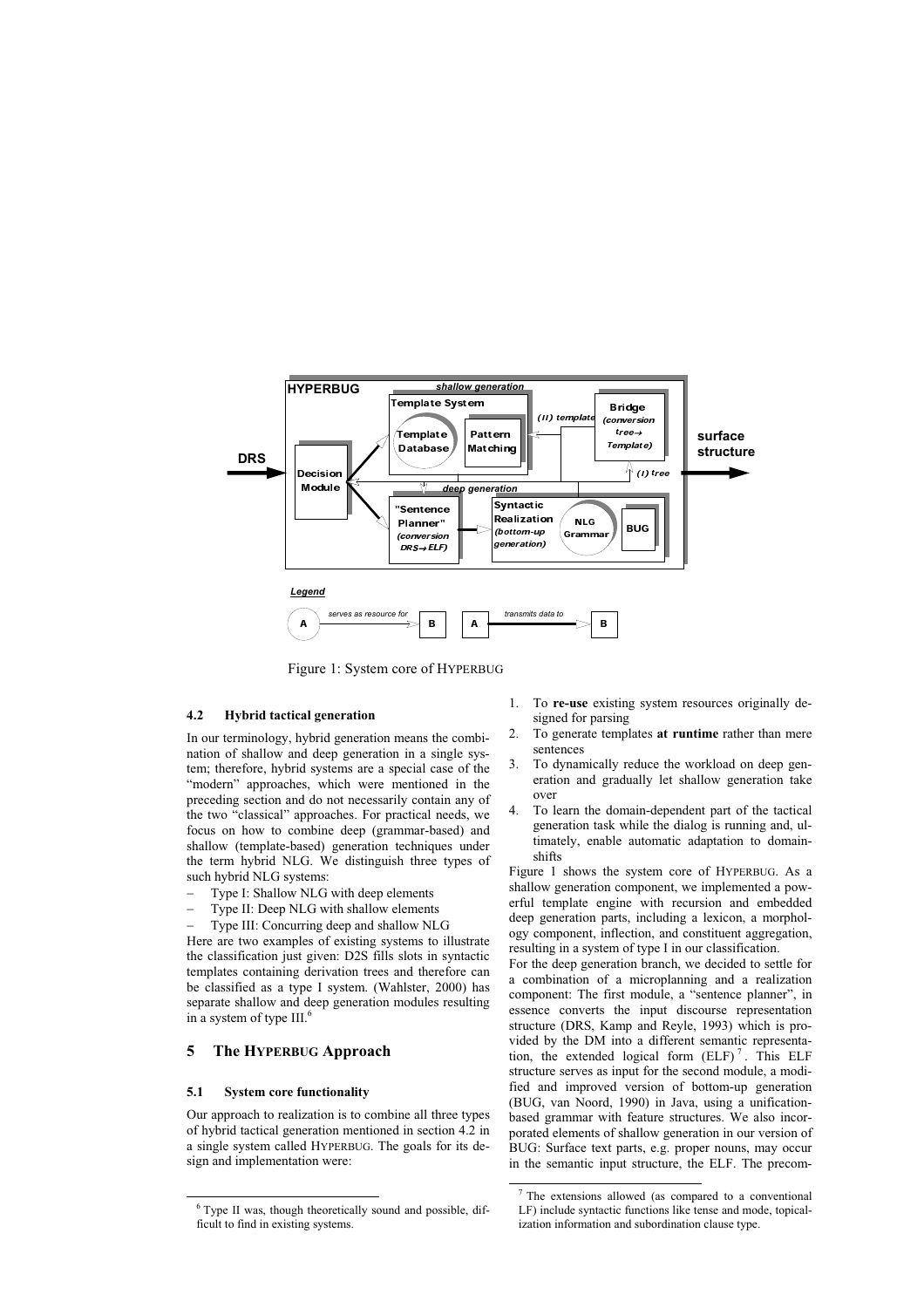

 $\overline{a}$ 

Figure 2: System resources of HYPERBUG

piled exception lexicon is searched first, whenever a proper noun occurs in the  $LF<sup>8</sup>$ . Thus, we get a type II system.

Links between shallow and deep generation are provided in two ways: At first, a decision module analyzes the input and invokes the appropriate realization branch, making HYPERBUG a system of type III. Stage 1 of this decision module is to use shallow generation as default and deep generation only as a fallback strategy. Stage 2 uses keyword spotting techniques in the input XML structure with XPATH and a lookup in an index table containing references to available canned text and templates. For stage 3, a planning procedure makes use of the speech act, the discourse situation and the user model to ensure that the most appropriate processing branch is selected; in extension of the approach for text

j

planning presented in (Stent, 2001), we have applied Conversation Acts Theory (Poesio, 1994) to linguistic realization here.

Not only do we combine all three types of hybrid realization in our system, but we also interleave shallow and deep generation in another way: At last, after the complete utterance has been generated, a "bridge" between shallow and deep generation implements a feedback loop from BUG to the template system. This type of "bootstrapping"<sup>9</sup> is mainly responsible for the novel approach taken in HYPERBUG.

Figure 1 depicts, besides the system core, also the first two parts of the "bootstrapping" procedure developed in HYPERBUG.

<sup>&</sup>lt;sup>8</sup> Proper nouns are indicated simply by capitalizing them.

<sup>&</sup>lt;sup>9</sup> We use the term "bootstrapping" mainly as an analogy to classical bootstrapping procedures, hence the quotation marks.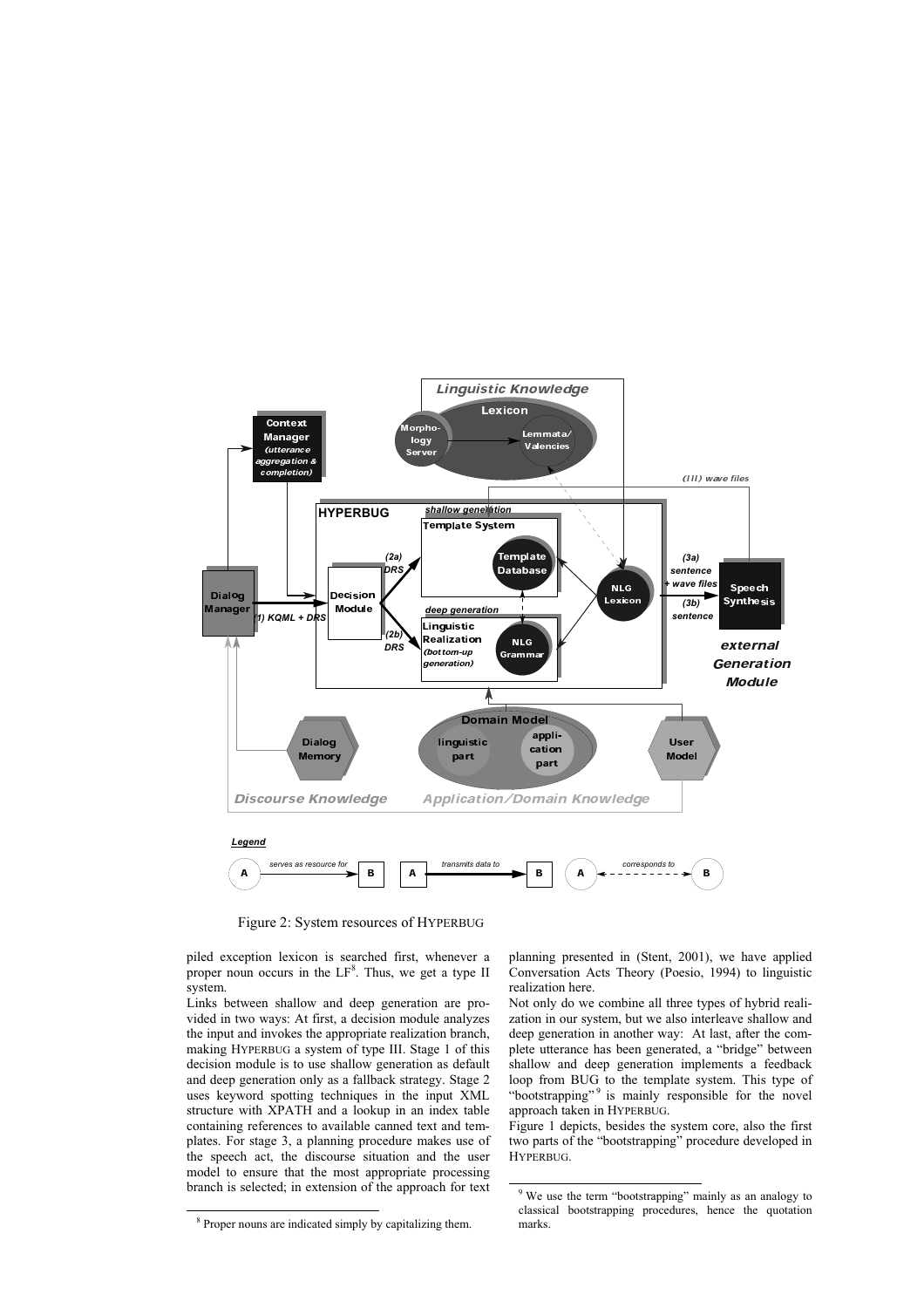(I) BUG passes the generated derivation tree to the bridge, where it is converted into a template.

(II) The bridge sends the template to the template system where it is stored for further use and to the decision module where a reference is saved in the index table. This way, the next dialog turn with similar semantic input can be realized faster using a template without having to invoke the deep generation branch again.

#### 5.2 Resources and reversibility

Extending our description from the core functionality explained in the previous section, we now turn our attention to the resources used in HYPERBUG. Figure 2 gives an overview of the internal and external resources of HYPERBUG and their usage.

The linguistic knowledge is contained in the system lexicon and the morphology component. The former can be distinguished further into a valency lexicon containing case frames and a lemmata lexicon for domain exceptions <sup>10</sup>. These exceptions are compiled into the NLG lexicon used by both the shallow and deep generation branch, resulting in a static reversibility of data. The morphology component is separated from the core lexicon and implemented as a server which can both analyze and generate and is consequently used for parsing and generation. As a server with a uniform query interface, from the outside it looks like it were algorithmically reversible, but internally the algorithms for parsing and generation are implemented differently, resulting in a dynamic reversibility of data, because identical data are used and the processing direction is decided at runtime in the query sent to the server.

A separated module called context manager (CM) is responsible for sentence-spanning processing: It performs macro-aggregation<sup>11</sup> and completion of underspecified utterances from the DM. For this task, access to the dialog memory is required, which is performed indirectly via a DM request $<sup>1</sup>$ </sup> .

The templates are stored in a database which corresponds to the grammar in the deep generation branch. Unfortunately, the chunk grammar used for analysis is insufficient for generation<sup>13</sup>, resulting in a lack of even static reversibility: In this case, the requirements for robust parsing differ too much from the ones for variable NLG.

j

The domain model is divided into a linguistic and an application-specific part. Only the linguistic part is used in HYPERBUG, mainly for substitution of synonyms, hyperonyms and hyponyms to enlarge variability in lexical choice, a part of microplanning also handled by our approach to NLG.

The processing steps in the system are as follows:

(1) The dialog manager sends to HYPERBUG a KQML<sup>14</sup> message with the semantic representation of the system utterance to be realized (a DRS encoded in an XML structure), enriched with pragmatic information such as sender, KQML speech act, and pragmatic dialog act.

(2) The decision module determines, based on linguistic and pragmatic information (such as the speech act and the user model), whether shallow or deep generation is (more) appropriate to process the message and feeds it (a) to the template system or (b) to the deep generation branch (or to both of them, as a fall-back strategy).

(3 a) The template system passes the generated surface structure with additional information<sup>15</sup> to the speech synthesis agent<sup>16</sup>, including wave files of utterance parts which were already synthesized before.

(3 b) BUG passes the generated surface structure with additional information to the speech synthesizer.

There is also a third bootstrapping aspect depicted in Figure 2:

(III) The synthesizer agent returns the synthesized wave files to the template system to enhance the stored templates. This way, the synthesizer does not have to process identical utterance parts more than once, thus increasing the efficiency in synthesis and the real-timecapacity of the system. 17

#### 5.3 Scalability in HYPERBUG

 $\overline{a}$ 

After giving an overview of our NLG system, we will now address scalability issues in its parts and resources. Template system. Templates in HYPERBUG are at least algorithmically unproblematic: The pattern matching algorithm is linear complex with the number of entries. But normally, template systems are poorly maintainable and need to be rewritten from scratch after a domain shift. We try to overcome this difficulty by isolating a considerably large domain-independent part, such as metadialog (ambiguity, coherence state, and plan/action

<sup>&</sup>lt;sup>10</sup> The domain independent lexicon entries are derived from WORDNET synsets.

 $11$  By this term we mean aggregation on the sentence level, as opposed to micro-aggregation which occurs between constituents.<br><sup>12</sup> In the current implementation of our system, the dialog

memory is only accessible this way.<br><sup>13</sup> The chunk grammar does, of course, not contain phrase

rules up to the sentence level.

<sup>&</sup>lt;sup>14</sup> The language KQML is currently used for agent communication in our system, but we are in the process of transition to  $FIPA-ACL$ .

sentence accent to influence prosody generation in the synthesizer and deixis to synchronize textual output with the avatar in our multimodal system

 $\frac{1}{2}$  in essence a wrapper agent around the open-source synthesizer MBROLA

System profiling has shown a considerable amount of processing time of the generation component going into synthesis with MBROLA.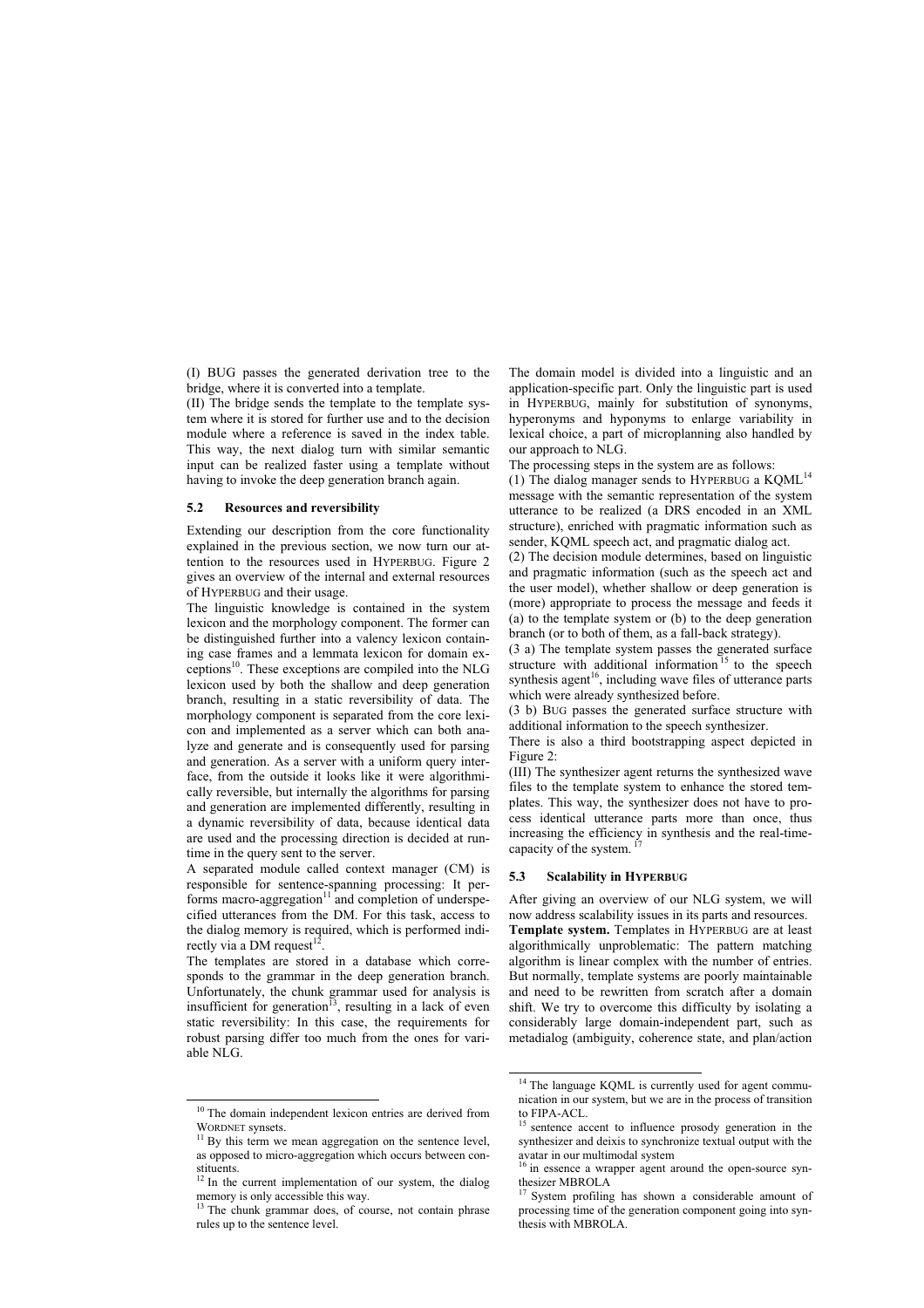state), greeting, and default messages<sup>18</sup>, avoiding much of the effort needed in scenario 3. Scenarios 1 and 2, on the other hand, are treated in our template system by using modularity via inclusion: The templates are recursive so that we can easily extend and refine the existing database. All in all, we can state that relatively few new entries are required for our template system in all three scenarios 1-3.

Lexicon and morphology component. The lexicon and the morphology component are also algorithmically unproblematic, as they are linear complex with the number of entries. Furthermore, we were able to re-use a large part of the existing system resources initially designed for parsing (i.e. the exception lexicon and the morphology server). We can summarize that, for these two components, NLG automatically grows with NLU, and that no NLG-specific effort is required in the first three scenarios mentioned above.

Grammar. For the deep generation branch, the grammar can lead to algorithmic problems: The algorithm has exponential complexity, but only in the number of categories within the rules. However, this number is finite with a low upper bound. The algorithm has linear complexity in the number of words, just like the underlying lexicon does. Disjunctive unification can cause problems, but not if it is restricted to simple features, as it is in our system. Anyway, a large part of the rules can be re-used in all three scenarios<sup>19</sup>, but a proper grammar organization is required for the inevitable manual maintenance.

Hybrid approach. The central argument for the scalability of HYPERBUG, however, lies in its special hybrid design: The decision module before and the bridge after the two generation branches constitute the bootstrapping approach which continually improves the system performance in terms of efficiency and linguistic coverage at runtime (useful for scenarios 1 and 2) and enables automatic adaptation to domain shifts (scenario 3).

Speech synthesis. HYPERBUG has a built-in feature enabling intrasentential multilingual speech synthesis<sup>20</sup>, rendering the system scalable in terms of language changes. The second aspect of scalability within speech synthesis is the other "bridge" between this external module and the template system which gradually improves the system response time in all three scenarios.

Pragmatic resources. The pragmatic resources comprise the dialog memory, the domain model and the user model. For the domain model, it is possible that new

j

NLG-specific entries are required in the scenarios above. But these entries are not a critical factor in terms of scalability. The complexity of the discourse memory mainly depends on the dialog length. This is a largely domain-independent factor and not affected by our scenarios. All we can say about the user model is that as a primarily non-linguistic resource it is not in the focus of NLG. If it needs to be enriched or refined in scenario 1 and 2 or even redefined in scenario 3, its usage in our NLG system retains its complexity.

We conclude that the external pragmatic resources can be extended and re-used without any impact on HYPERBUG and do therefore not influence the scalability of our NLG component.

Discourse generation. Finally, we want to briefly address some aspects of discourse generation as a way of scalability in terms of linguistic expressibility. Deictic expressions are currently hard-coded in special templates, because they are highly domain-dependent. In our multimodal system, they must be synchronized with the other output modalities, such as the avatar performing deictic gestures. The expected place for anaphora generation in our system is the CM. As a pragmatic resource, the dialog memory is used for this task via the DM. Pronominal references are enabled by the CM which checks for appropriate discourse referents to be pronominalized; they are executed by the sentence planner which substitutes nouns by matching pronouns in the LF. The conditions for appropriate (i.e. unambiguous) anaphora and replacements of nouns by pronouns are not easy to meet and check. Our current idea involves a generate-and-test approach, i.e. we want to tentatively generate an anaphor or a pronoun and use the analysis part of our dialog system to determine whether they are ambiguous or not.

#### 6 Related Work

Generally, the method known as explanation-based generalization from machine learning is comparable to the bootstrapping approach described here; but normally learning is achieved by offline training.

In (Neumann, 1997) a training phase with an appropriate corpus is needed, while we perform generation at runtime without such a corpus. Furthermore, Neumann extracts complex subgrammars; we generate annotated surface sentences instead, which are less expressible, but faster to instantiate. And finally, Neumann performs a static template choice as opposed to our runtime decision module which can opt for deep generation based on pragmatic constraints, even if a semantically appropriate template is already available.

(Corston-Oliver. 2002) has a machine learning approach for realization similar to (Neumann, 1997): Transformation rules are learned offline from examples in a corpus. Again, a separate training phase is needed beforehand.

<sup>&</sup>lt;sup>18</sup> i.e. ok and error messages, the latter tending to be rather domain-specific, though

This is, of course, the inherent advantage of deep over shallow NLG.

<sup>&</sup>lt;sup>20</sup> Basically, lexical information about the language of a proper noun (e.g. a person's name) is included in the output to the synthesizer which uses this information to switch between target languages, even within a single sentence.